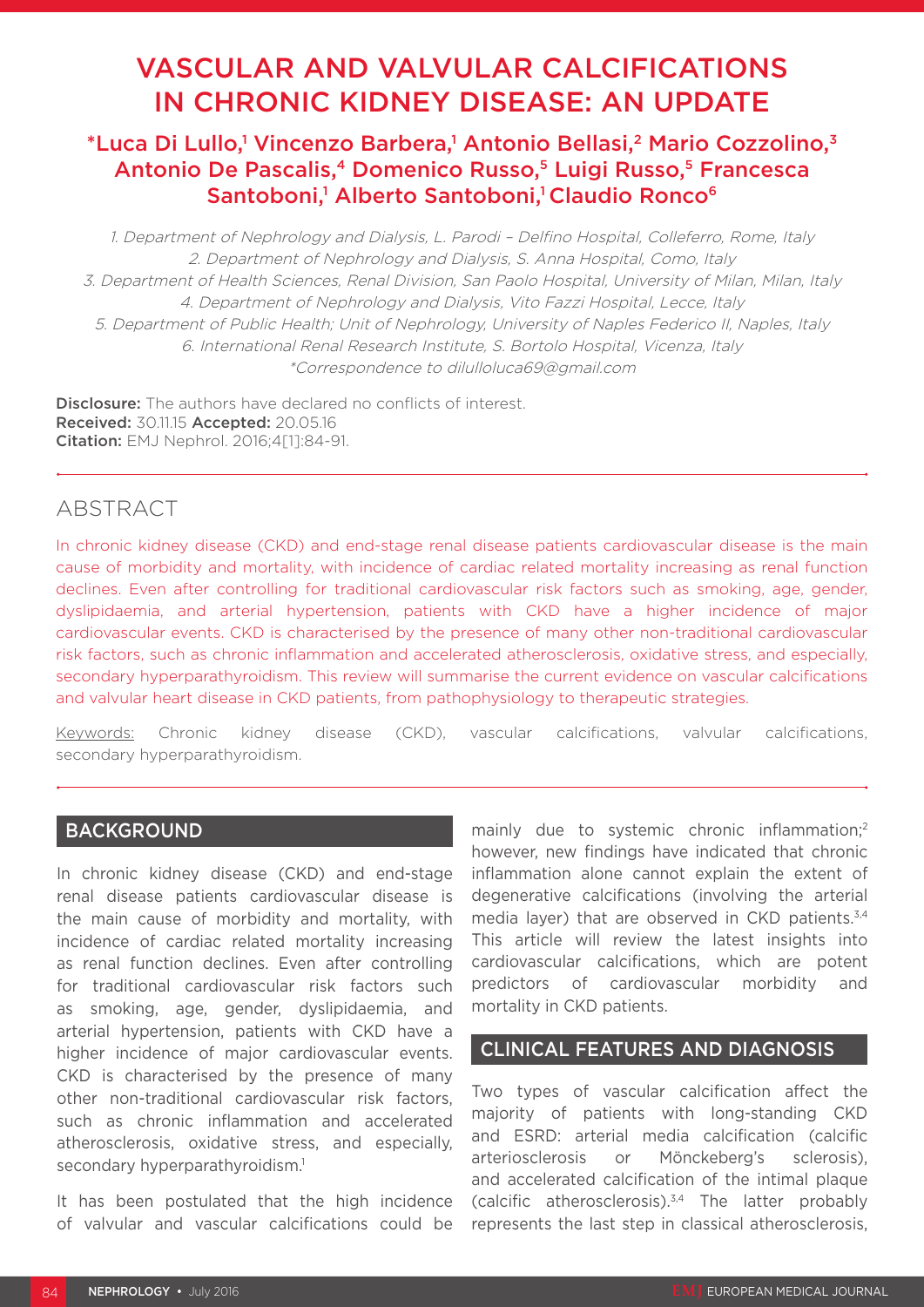whereas medial calcification is non-inflammation based and associated with the duration of haemodialysis, calcium phosphate disorders, diabetes, and ageing.3,4 Cardiac calcifications (i.e. myocardial or valvular calcifications) mainly involve valve leaflets, discussed forthwith, although pathophysiological pathways seem to be similar to those of vascular calcifications. Another rare form of vascular calcification is calcific uraemic arteriolopathy (also known as calciphylaxis),<sup>5,6</sup> but discussion of this topic lies beyond the scope of this review.

The presence of vascular and valvular calcifications can be associated with other cardiovascular findings related to arterial stiffness and myocardial fibrosis. Vascular calcifications are frequently related to reduced arterial elasticity, higher pulse pressures, and pulse-wave velocities resulting in cardiomyocyte hypertrophy and left ventricular hypertrophy (LVH).<sup>7-9</sup> Uraemia-associated valvular disease (i.e. stenotic mitral and aortic valvular disease) is therefore accountable for increased afterload and contributes to worsening of LVH. CKD-associated LVH is related to cardiomyocyte and interstitial fibrosis, which can induce systolic and/or diastolic heart failure as well as arrhythmias, and is responsible for higher rates of sudden cardiac death compared with the general population.10 Diagnosis of vascular and valvular calcifications can be provided by ultrasound or plain X-ray radiograms. Echocardiography is crucial in detecting and staging both mitral and aortic calcifications and it is fundamental to the evaluation of younger CKD patients and those awaiting a kidney transplant.

## PATHOPHYSIOLOGY AND CLINICAL CORRELATIONS

Vascular and valvular calcifications usually result from an imbalance between promoting and inhibiting factors (Table 1). The main constituents of calcifications are calcium and phosphate, especially as hydroxyapatite aggregates.<sup>3</sup> It has been well established that higher mortality rates in CKD patients can be explained by high calcium and phosphate levels, which lead to osteoblastic modifications of vascular smooth muscle cells (VSMCs) and fibrosis development.3 CKD patients also show higher concentrations of bone morphogenic protein (BMP) 2, which is involved in the calcification process. $3$  Unbalanced calcium and phosphate levels are also associated with

high parathyroid hormone and fibroblast growth factor 23 (FGF23) levels.<sup>11,12</sup>

Osteocytes produce FGF23 in response to dietary phosphate overload.11 FGF23 increases renal phosphate excretion and reduces the levels of 1,25-dihydroxyvitamin D and parathyroid hormone. In CKD patients, increased levels of FGF23 therefore act as a compensatory mechanism to normalise phosphate concentrations as renal function worsens. The FGF23-mediated compensation of phosphate balance may have deleterious trade-offs. High levels of FGF23 are associated with mortality, CKD progression, and calcification in CKD patients.<sup>11</sup> Indeed, high FGF23 leads to an increased risk of secondary hyperparathyroidism due to the inhibition of 1-alpha-hydroxylase.

Other extracellular matrix molecules may play a role in vascular mineralisation and arterial remodelling, such as Type 1 collagen, bone sialoprotein, fibronectin, and decorin.<sup>13,14</sup> Arterial remodelling results in VSMCs switching to osteoblastic cells, leading to vascular calcification. Matrix metalloproteinases and cathepsin can also modulate and promote vascular calcifications and their levels are elevated in the blood even in patients with early CKD.15,16 Among calcificationpromoting agents, palmitic acid can promote mineralisation through activation of acyl-coenzyme A synthetases;<sup>17</sup> therefore oxidised low-density lipoprotein can also induce osteoblastic switching in VSMCs.18 Finally, chronic systemic diseases (diabetes and hypertensive diseases) have been associated with cardiovascular calcifications. Drugs such as warfarin could promote calcifications by inhibiting the vitamin K cycle and reducing fetuin-A levels.19-22 Calcification inhibitors that provide tight control of calcium metabolism and precipitation will now be discussed.

Fetuin-A is a systemic inhibitor of ectopic calcification as several experimental studies have shown.20-24 In haemodialysis patients, low blood fetuin-A levels are associated with chronic inflammation and vascular/valvular calcifications. It has also been demonstrated that small vesicular structures derived from VMSCs accumulate fetuin-A to prevent calcification;<sup>23</sup> fetuin-A acts by binding BMP2, BMP4, and BMP6, blocking osteochondrogenic activity.<sup>24</sup> Matrix Gla protein is another calcification inhibitor as demonstrated in studies where matrix Gla protein-deficient mice have died as a result of massive bleeding caused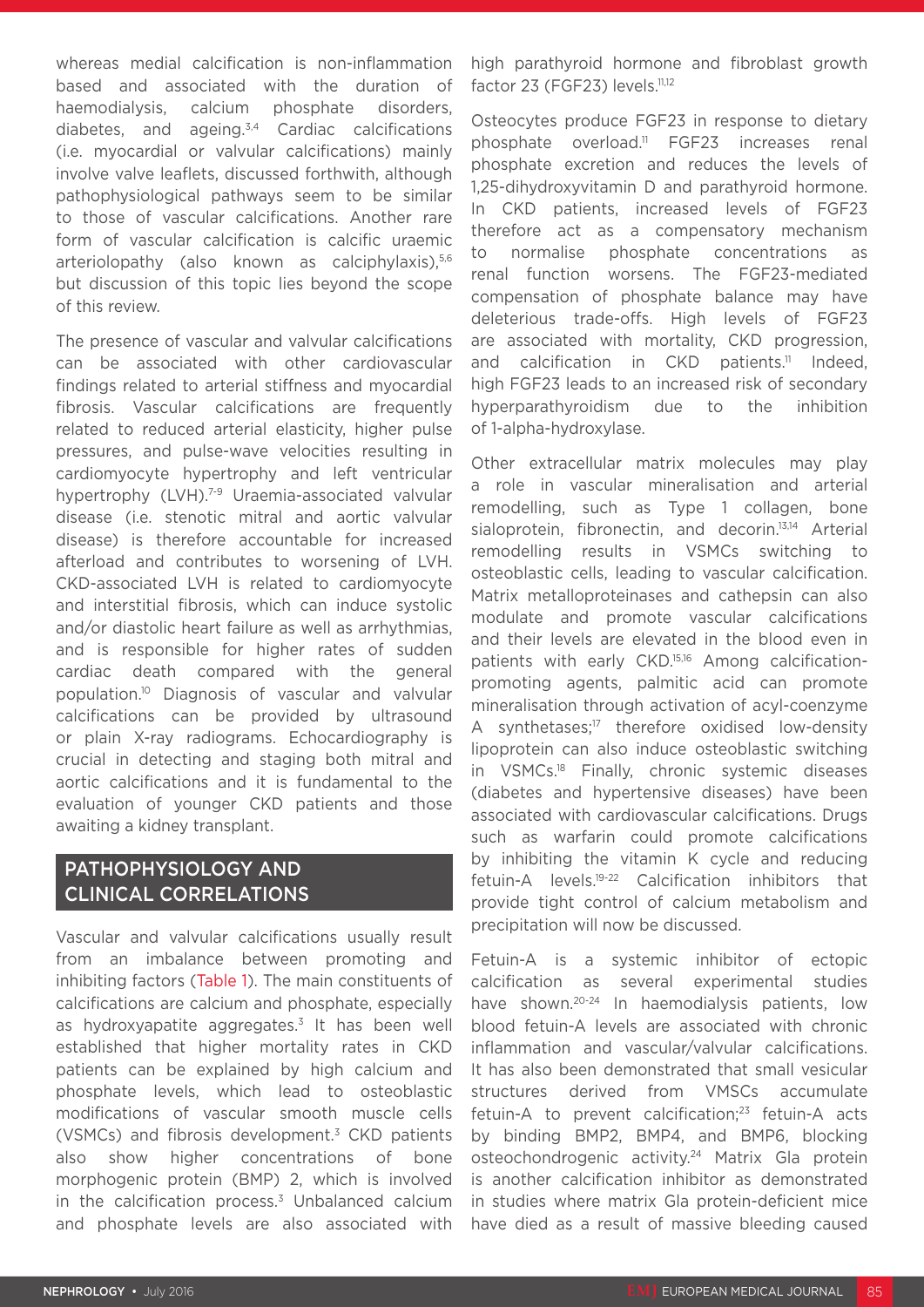by calcified vessel rupture.<sup>25,26</sup> Osteoprotegerin is mainly expressed on VMSCs and endothelial cells and it inhibits osteoclastic function and bone reabsorption; its deficiency can lead to accelerated osteoporosis and vascular calcification, while high blood levels are associated with atherosclerotic disease.27,28 Osteopontin (OPN) is an extracellular phosphoprotein with a high affinity for hydroxyapatite and it can be found in mineralised tissues; its deficiency is associated with accelerated vascular calcification.<sup>29</sup> OPN usually inhibits calcium crystal growth and promotes osteoclastic function; it is not present in normal arteries.30

Calcification inhibitor/promoter imbalances lead to deep modifications in VSMC phenotype and function. Before the deposition of calcium in the vessel wall, VSMCs undergo differentiation into osteoblastic-like cells and downregulate production of smooth muscle specific genes such as *smooth muscle actin* and *SM22*. Simultaneously, as previously discussed, these cells upregulate markers of osteochondrogenesis such as OPN, osteocalcin, and alkaline phosphatase. Osteoblast/chondrocytelike VSMCs are able to produce a collagen matrix and form calcium and phosphorus-enriched matrix vesicles (MV) promoting vascular wall mineralisation and beginning the calcification pathway.30-32 Endothelial and vascular calcification also seems to be increased by α-elastin, an elastin-derived peptide; however elastin degradation secondary to ESRD in mice has demonstrated a lack of medial calcification development.30-32 As previously described, calcium and phosphorus-enriched MV

seem to promote vascular calcification. MV have been found in atherosclerotic plaques associated with intimal calcification and in non-atherosclerotic patients with arterial medial calcification, such as those with CKD.<sup>33</sup> In CKD patients, elevated calcium and phosphate levels have been shown to induce release of 30–300 nm large MV from cultured VSMCs, and elevated calcium levels also enhance mineral formation from MV.<sup>34</sup> New evidence demonstrates that macrophages also play a role in the histogenesis of procalcific vesicles similar to MV at atherosclerotic plaque sites.<sup>35</sup>

Other extracellular vesicles are represented by apoptotic bodies that can contribute to CKD vascular calcifications; it has been shown that elevated calcium and phosphate levels can be accountable for VMSC apoptosis.<sup>36</sup> Released apoptotic bodies can accumulate calcium and lead to widespread calcifications along the vessels walls.36 Elevated levels of MV are also associated with cardiovascular mortality in ESRD patients and they are often correlated with aortic pulse wave velocity and carotid intimal media thickness.<sup>37</sup> Circulating MV are detectable in menopausal women with coronary calcifications and coronary heart disease and they have been directly correlated with coronary artery calcium score.<sup>38</sup>

Heart valvular calcifications mainly occur on mitral and aortic valves. Prevalence of mitral annulus calcifications (MAC) is between 8% and 15% in the general population and there is a median prevalence of 14–18% in CKD patients dependent on CKD stage, with a higher incidence in those presenting other cardiovascular risk factors.39-43

#### Table 1: Promoters and inhibitors of cardiovascular calcifications.

| <b>Promoters</b>                         | <b>Inhibitors</b>  |
|------------------------------------------|--------------------|
| BMP2, BMP4                               | Matrix Gla protein |
| Osteocalcin                              | Osteopontin        |
| Bone sialoprotein                        | Osteoprotegerin    |
| Alkaline phosphatase                     | Fetuin-A           |
| Calcium and phosphate ions               | Klotho             |
| Oxidative stress                         | Pyrophosphate      |
| Inflammatory cytokines (IL-6, IL-1, TNF) | Carbonic anhydrase |
| <b>Diabetes</b>                          | Vitamin K          |
| Coumadin derivatives                     | Magnesium          |
| Matrix vesicles and apoptotic bodies     | Sodium thiosulfate |

BMP: bone morphogenic protein; IL: interleukin; TNF: tumour necrosis factor.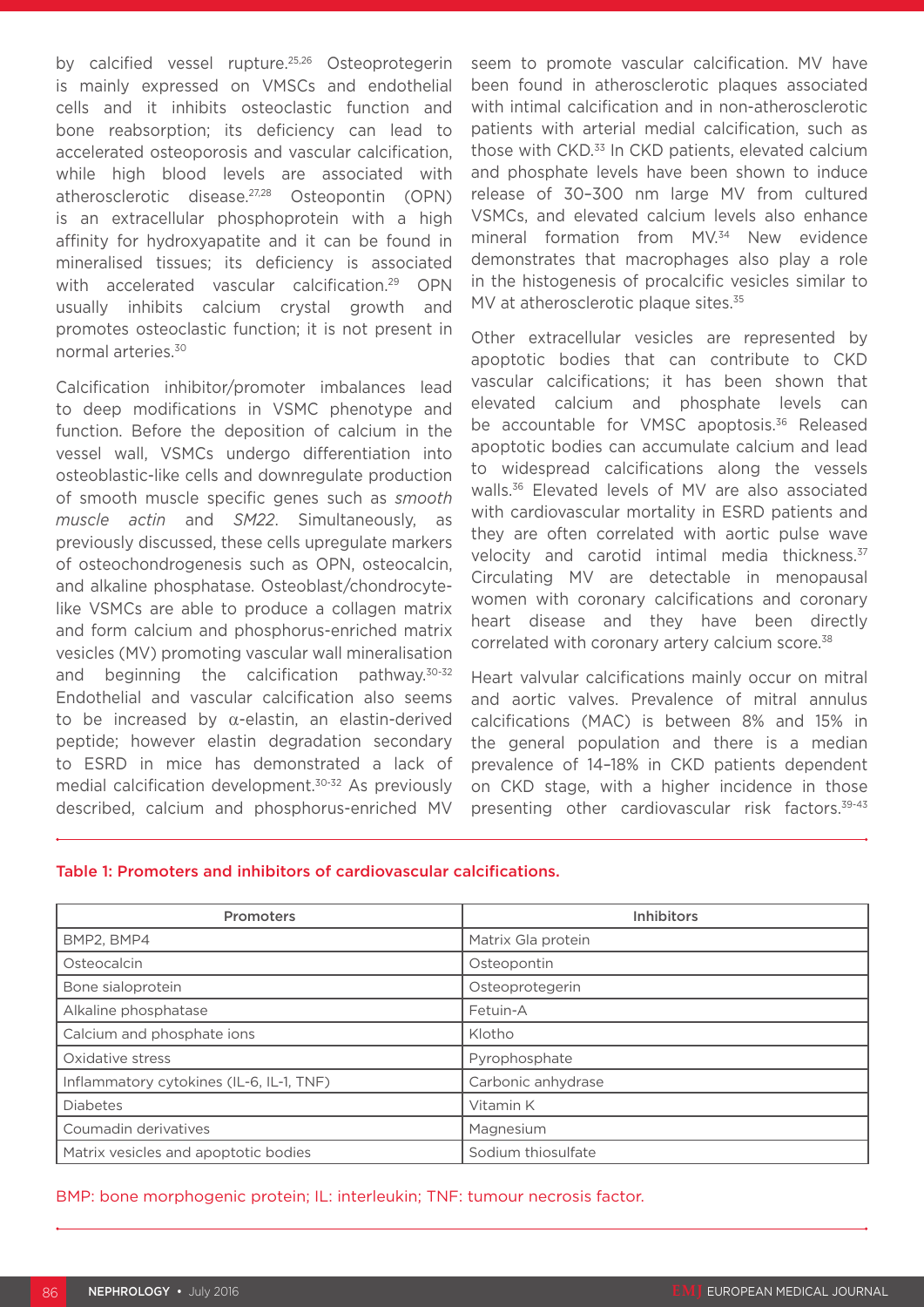MAC are thought to be an age-related process but, especially in CKD patients, they represent the culmination of an active process quite similar to medial and atherosclerotic calcification.44 Presence of MAC is also related to incidence of arrhythmias and sudden cardiac death.45,46 MAC can be defined as a chronic degenerative process of the fibrous component of the mitral valve $45,47$  and can be easily detected by standard two dimensional echocardiography, both in M and B-mode. Echocardiography usually detects MAC as a hyperechoic band beneath the posterior mitral leaflet with the M-mode; B-mode (Figure 1) ultrasound allows physicians to localise MAC in the angle between the left ventricular posterior wall and the posterior mitral leaflet.<sup>45,48</sup> Unfortunately, echocardiography does not distinguish between calcification and collagen; electron beam computed tomography (CT) and multislice (spiral) CT are more effective, non-invasive techniques for assessing cardiac and coronary calcifications.40,49 New three dimensional ultrasound devices provide a cheaper alternative to CT and they provide

complete information regarding localisation and extension of calcifications, allowing evaluation of the mitral valve area.<sup>50</sup>

MAC was initially considered a degenerative, agerelated process only;<sup>51</sup> however, accumulating evidence points toward a regulated process with features similar to both medial and atherosclerotic cardiovascular calcification on the basis of pathological findings and strong correlations with other pre-existing cardiovascular risk factors.<sup>41,52</sup> A strong correlation has also been demonstrated between MAC and carotid atherosclerotic disease, peripheral artery disease, and coronary artery disease.53 Degenerative calcification of the mitral annular area is accelerated by conditions that increase mitral valve stress such as hypertension, aortic stenosis, and hypertrophic cardiomyopathy,45,54 with a strong relationship between LVH and severity of MAC.<sup>55</sup> MAC is common in patients with CKD because of an increased prevalence and severity of cardiovascular risk factors and atherosclerotic disease.56



Figure 1: Large mitral annulus calcification in a Stage 4 chronic kidney disease patient.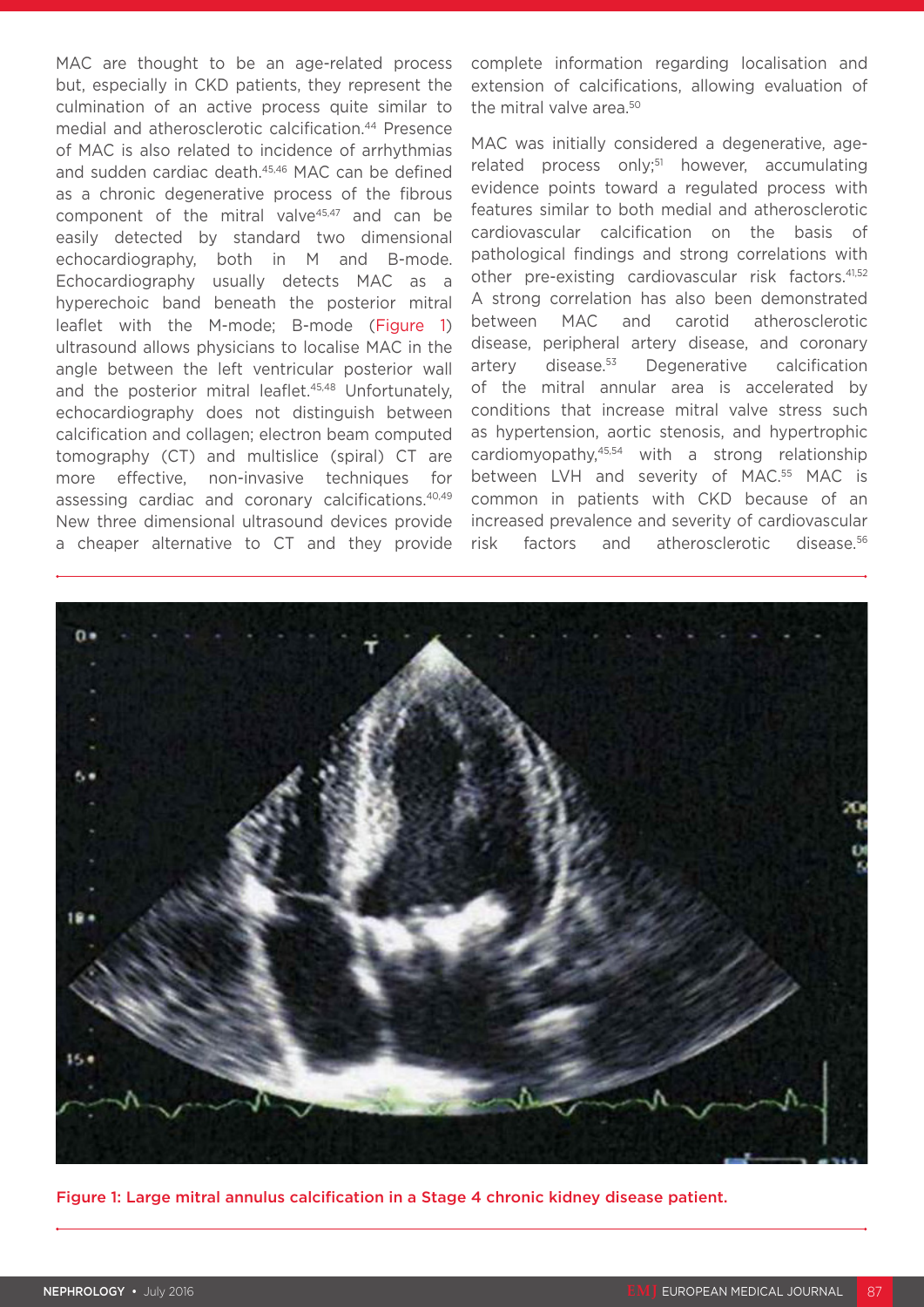

Figure 2: Aortic valvular calcification in a haemodialysis patient.

Furthermore, there is growing evidence that the abnormal calcium-phosphorus metabolism observed in patients with chronic renal failure has a direct role in the pathogenesis of MAC.<sup>45,57</sup>

MAC is usually an incidental finding in patients evaluated by ultrasound for cardiovascular disease (CVD). Calcified mitral annulus is not always associated with symptoms, precluding true evaluation of MAC prevalence in the general population and in CKD patients. In large observational studies, the prevalence of MAC was 42% in elderly patients with known CVD and 28% in CKD patients at any stage of disease.<sup>31</sup> MAC generally has little or no effect on left ventricular inflow or mitral valve function because leaflets are usually spared;<sup>45</sup> severe mitral annulus involvement may occasionally lead to mitral regurgitation or stenosis.45,58,59 Patients with MAC also have a higher incidence of arrhythmias such as atrioventricular block, bundle branch block, intraventricular conduction delay, and especially in CKD patients, sudden cardiac death probably due to direct extension of calcific deposits in the atrioventricular node and bundle.<sup>46,60</sup> Several community-based studies have evidenced a strong association between the presence of mitral valve calcifications and atrial fibrillation (AF) that seems to be independent of other risk factors for AF and development of acute coronary syndrome.<sup>61</sup> In patients with MAC, AF is probably a result of involvement of the inter and intra-atrial conduction systems and only partially mediated by left atrial dilation.61,62

As previously mentioned, >50% of deaths among ESRD patients are caused by CVD. Valvular heart disease is common in ESRD patients, with an incidence rate 5-times greater than that reported in the general population; its prevalence ranges from 9.5-36%.<sup>63-66</sup> Aortic valve calcification (AVC; Figure 2) is the most common valvular abnormality in the general population as well as in patients on haemodialysis.52 In the general population, incidence of AVC increases with age, occurring mainly in those  $>65$  years old,<sup>67,68</sup> while in CKD patients AVC is seen at a younger age and with associated secondary hyperparathyroidism. FGF23 levels could be considered as strong predictors of aortic valve disease in CKD patients.69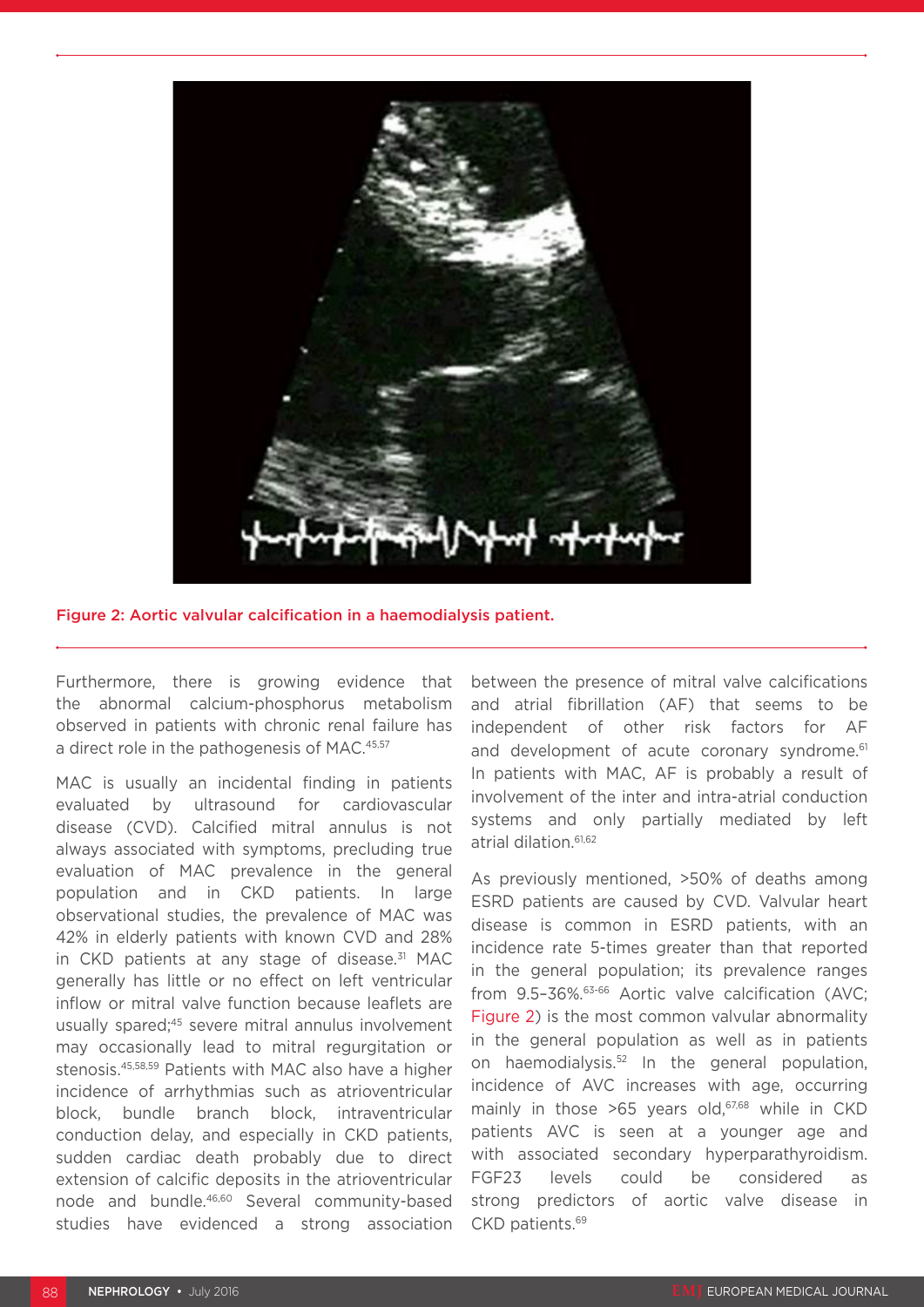### TREATMENT STRATEGIES

Moderate-to-severe CKD (with estimated glomerular filtration rate [eGFR] <30 mL/min) is characterised by an impairment of calcium-phosphate metabolism with low calcium and high phosphate levels due to secondary hyperparathyroidism. Haemodialysis patients worldwide are treated with bicarbonate dialysis using sodium bicarbonate as the base. Postdialysis alkalosis may result in precipitation of calcium phosphate in soft tissues, including vessel walls, especially in the presence of high serum calcium levels (e.g. due to high dialysate calcium or treatment with 1,25-dihydroxyvitamin D) and may contribute to the pathogenesis of CVD.70 The appropriate dialysate calcium concentration should be chosen on the basis of the clinical characteristics of each patient for personalised dialysis therapy.71 For instance, in order to avoid positive calcium balance and increased risk of vascular calcification, 1.25 mmol/L dialysate calcium concentration should be chosen for patients taking supplements of calcium salts, active vitamin D metabolites, and calcium-containing phosphate binders. In contrast, for patients prone to cardiac arrhythmias, special caution is warranted when reducing from a 1.5 to 1.25 mmol/L dialysate calcium concentration. Current opinion encourages calcium levels of 1.25 mmol/L or lower; however some authors suggest an individualised approach.<sup>72,73</sup> On the other hand, phosphate blood levels increase in patients with moderateto-severe renal failure. Advanced CKD stages (with eGFR <30 mL/min) are characterised by hyperphosphataemia, also due to excessive dietary intake. Together with diet, phosphate binder therapy should be started with calcium-based or calcium free phosphate binders; the majority of clinical studies show better outcomes with calcium-free phosphate binders.74,75

Some studies have shown the relevance of vascular calcification progression on mortality rate and the critical role of diet and phosphate intake on survival.76-79 Indeed, slow progression of cardiovascular calcifications, and even delayed progression of kidney disease may be attained in patients who follow a phosphate-restricted diet plus sevelamer in comparison with either unrestricted diet alone or with calcium acetate. Concerning vitamin D levels and the effects of its supplementation on the onset and progression of vascular and valvular calcifications, recently reported data are conflicting.<sup>80</sup> The ADVANCE study has investigated the role of calcimimetics (e.g. cinacalcet) regarding the calcification progress in haemodialysis patients; the trial was conducted in 360 patients randomised to cinacalcet plus low-dose calcitriol or vitamin D analogue. The primary endpoint was to evaluate the percentage change in coronary artery calcification from baseline to Week 52; results did not differ between the two arms, although excessive use of vitamin D analogue in the combination arm could be a confounding factor.81,82 A small pilot study has investigated the potential role of a magnesium-containing phosphate binder<sup>83</sup> but no data are available to substantiate the hypothesis that magnesium interferes with calcification in CKD. Finally, in 50 patients with CKD Stages 3–4, alendronate was tested but results showed that progression of vascular calcification compared with placebo over 18 months was not affected.<sup>84</sup>

## CONCLUSIONS

Different factors and several pathophysiological pathways can contribute to vascular and heart valvular calcification development in CKD patients. These various patterns (atherosclerotic calcification, media sclerosis, and valvular disease) could overlap but VSMCs are the most directly involved in the calcification process using the mechanisms described in this article. Therapy has to be aimed at both correcting the imbalance between calcification promoters and delaying cardiovascular calcification progression, reducing phosphate levels, and monitoring the clinical and biochemical features of secondary hyperparathyroidism.

#### REFERENCES

1. Schlieper G et al. The vulnerable patient with chronic kidney disease. Nephrol Dial Transplant. 2015;pii: gfv041. [Epub ahead of print].

2. Zoccali C, London G. Con: Vascular calcification is a surrogate marker, but not the cause of ongoing vascular disease and it is not a treatment target in chronic kidney disease. Nephrol Dial Transplant. 2015;30(3):352-7.

3. Ketteler M et al. Calcification and cardiovascular health: new insights into an old phenomenon. Hypertension 2006;47(6):1027-34.

4. Lanzer P et al. Medial vascular calcification revisited: review and perspectives. Eur Heart J. 2014;35(23): 1515-25.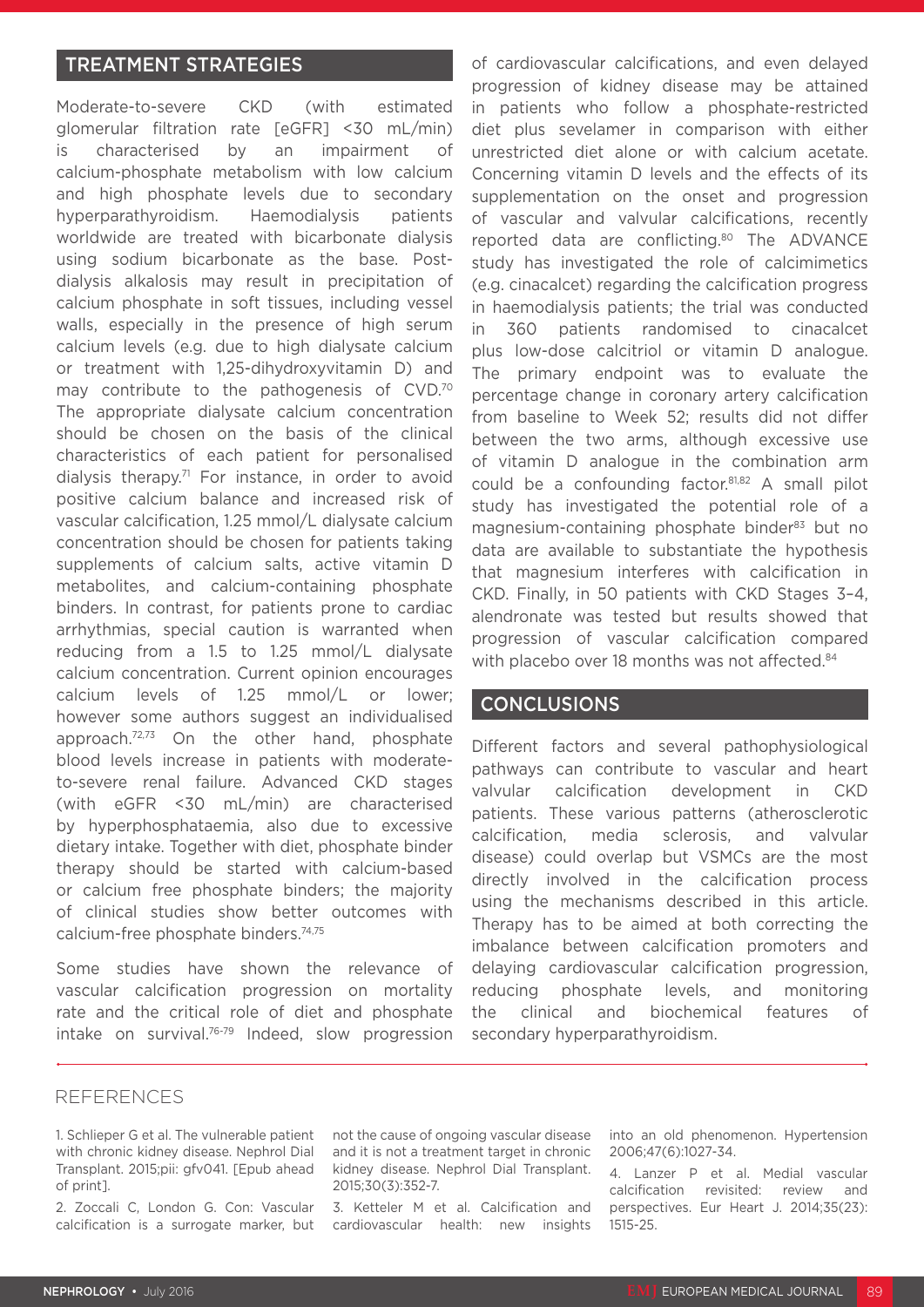5. Russo D et al. Multimodal treatment of calcific uraemic arteriolopathy (calciphylaxis): A case series. Clin Kidney J. 2016;9(1):108-12.

6. Barbera V et al. [Calciphylaxis: an enigma to the nephrologist]. G Ital Nefrol. 2012;29(6):674-82.

7. London G et al. Arterial aging and arterial disease: interplay between central hemodynamics, cardiac work, and organ flow-implications for CKD and cardiovascular disease. Kidney Int Suppl. 2011;1(1):10-2.

8. Russo D et al. Pulse pressure and presence of coronary artery calcification. Clin J Am Soc Nephrol. 2009;4(2):316-22.

9. Schlieper G et al. Ultrastructural analysis of vascular calcifications in uremia. J Am Soc Nephrol. 2010;21(4):689-96.

10. Di Lullo L et al. Sudden cardiac death and chronic kidney disease: From pathophysiology to treatment strategies. Int J Cardiol. 2016;217:16-27.

11. Jüppner H. Phosphate and FGF-23. Kidney Int Suppl. 2011;79(Suppl 121): S24-27.

12. Henley C et al. The calcimimetic AMG 641 abrogates parathyroid hyperplasia, bone and vascular calcification abnormalities in uremic rats. Eur J Pharmacol. 2009;616(1-3):306-13.

13. Uitto J et al. Pseudoxanthoma elasticum: molecular genetics and putative pathomechanisms. J Invest Dermatol. 2010;130(3):661-70.

14. Pereira L et al. Pathogenetic sequence for aneurysm revealed in mice underexpressing fibrillin-1. Proc Natl Acad Sci USA. 1999;96(7):3819-23.

15. Basalyga DM et al. Elastin degradation and calcification in an abdominal aorta injury model: role of matrix metalloproteinases. Circulation. 2004;110(22):3480-7.

16. Aikawa E et al. Arterial and aortic valve calcification abolished by elastolytic cathepsin S deficiency in chronic renal disease. Circulation. 2009;119(13):1785-94.

17. Kageyama A et al. Palmitic acid induces osteoblastic differentiation in vascular smooth muscle cells through ACSL3 and NF-kappa B, novel targets of eicosapentaenoic acid. PLoS One. 2013;8(6):e68197.

18. Taylor J et al. Oxidized low-density lipoprotein promotes osteoblast differentiation in primary cultures of vascular smooth muscle cells by upregulating Osterix expression in an Msx2 dependent manner. J Cell Biochem. 2011; 112(2):581-8.

19. Buendía P et al. Endothelial microparticles mediate inflammationinduced vascular calcification. FASEB J. 2015;29(1):73-181.

20. Schäfer C et al. The serum protein

alpha 2-Heremans-Schmid glycoprotein/ fetuin-A is a systemically acting inhibitor of ectopic calcification. J Clin Invest. 2003;112(3):357-66.

21. Westenfeld R et al. Fetuin-A protects against atherosclerotic calcification in CKD. J Am Soc Nephrol. 2009;20(6): 1264-74.

22. Ketteler M et al. Association of low fetuin-A (AHSG) concentrations in serum with cardiovascular mortality in patients on dialysis: a cross-sectional study. Lancet. 2003;361(9360):827-33.

23. Reynolds JL et al. Multifunctional roles for serum protein fetuin-a in inhibition of human vascular smooth muscle cell calcification. J Am Soc Nephrol. 2005; 16(10):2920-30.

24. Demetriou M et al. Fetuin/alpha2-HS glycoprotein is a transforming growth factor-beta type II receptor mimic and cytokine antagonist. J Biol Chem. 1996; 271(22):12755-61.

25. Luo G et al. Spontaneous calcification of arteries and cartilage in mice lacking matrix GLA protein. Nature. 1997;386 (6620):78-81.

26. Brancaccio D et al. Matrix GLA protein gene polymorphisms: Clinical correlates and cardiovascular mortality in chronic kidney disease patients. Am J Nephrol. 2005;25(6):548-52.

27. Bucay N et al. osteoprotegerindeficient mice develop early onset osteoporosis and arterial calcification. Genes Dev. 1998;12(9):1260-8.

28. Kazama JJ et al. Increased circulating levels of osteoclastogenesis inhibitory factor (osteoprotegerin) in patients with chronic renal failure. Am J Kidney Dis. 2002;39(3):525-32.

29. Speer MY et al. Inactivation of the osteopontin gene enhances vascular calcification of matrix Gla proteindeficient mice: evidence for osteopontin as an inducible inhibitor of vascular calcification in vivo. J Exp Med. 2002; 196(8):1047-55.

30. Giachelli CM et al. Regulation of vascular calcification: roles of phosphate and osteopontin. Circ Res. 2005;96(7): 717-22.

31. Barasch E et al. Clinical significance of calcification of the fibrous skeleton of the heart and aortosclerosis in community dwelling elderly. The Cardiovascular Health Study (CHS). Am Heart J. 2006; 151(1):39-47.

32. Pai A et al. Elastin degradation and vascular smooth muscle cell phenotype change precede cell loss and arterial medial calcification in a uremic mouse model of chronic kidney disease. Am J Pathol. 2011;178(2):764-73.

33. Tanimura A et al. Matrix vesicles in atherosclerotic calcification. Proc Soc

#### Exp Biol Med. 1983;172(2):173-7.

34. Kapustin AN et al. Calcium regulates key components of vascular smooth muscle cell-derived matrix vesicles to enhance mineralization. Circ Res. 2011;109(1):e1-12.

35. New SE et al. Macrophage-derived matrix vesicles: an alternative novel mechanism for microcalcification in atherosclerotic plaques. Circ Res. 2013;  $113(1):72-7$ 

36. Reynolds JL et al. Human vascular smooth muscle cells undergo vesiclemediated calcification in response to changes in extracellular calcium and phosphate concentrations: a potential mechanism for accelerated vascular calcification in ESRD. J Am Soc Nephrol. 2004;15(11):2857-67.

37. Amabile N et al. Predictive value of circulating endothelial microparticles for cardiovascular mortality in end-stage renal failure: a pilot study. Nephrol Dial Transplant. 2012;27(5):1873-80.

38. Jayachandran M et al. Characterization of blood borne microparticles as markers of premature coronary calcification in newly menopausal women. Am J Physiol Heart Circ Physiol. 2008;295(3):H931-8.

39. Fertman MH, Wolff L. Calcification of the mitral valve. Am Heart J. 1946;31: 580-9.

40. Allison MA et al. Mitral and aortic annular calcification are highly associated with systemic calcified atherosclerosis. Circulation. 2006;113(6):861-6.

41. Kanjanauthai S et al. Relationships of mitral annular calcification to cardiovascular risk factors: the Multi-Ethnic Study of Atherosclerosis (MESA). Atherosclerosis. 2010;213(2):558-62.

42. Asselbergs FW et al. Association of renal function with cardiac calcifications in older adults: the cardiovascular health study. Nephrol Dial Transplant. 2009; 24(3):83440.

43. Foley PW et al. Incidental cardiac findings on computed tomography imaging of the thorax. BMC Res Notes. 2010;3:326.

44. Johnson RC et al. Vascular calcification: pathobiological mechanisms and clinical implications. Circ Res. 2006;99(10): 1044-59.

45. Nestico PF et al. Mitral annular calcification: clinical, pathophysiology, and echocardiographic review. Am Heart J. 1984;107(5 Pt 1):989-96.

46. Di Lullo L et al. [Chronic kidney disease and sudden death]. G Ital Nefrol. 2014;31(3).

47. Korn D et al. Massive calcification of the mitral annulus. A clinicopathological study of fourteen cases. N Engl J Med. 1962;267:900-9.

48. D'Cruz I et al. Submitral calcification